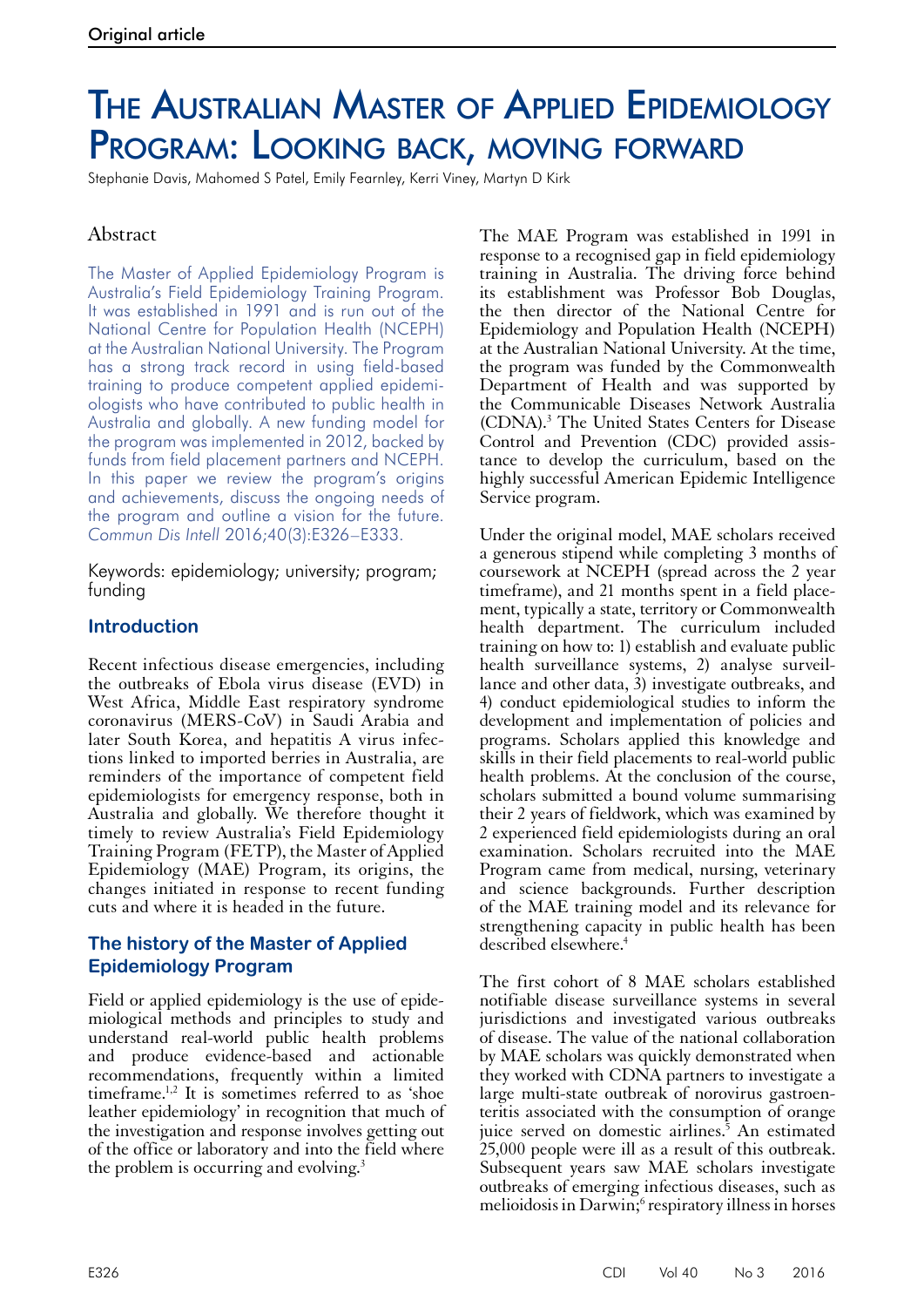and 2 horse handlers in Queensland, subsequently identified as Hendra virus;<sup>7</sup> haemolytic uraemic syndrome due to consumption of mettwurst salami in South Australia;<sup>8</sup> and the largest outbreak of Legionnaires' disease in Australia at the Melbourne Aquarium;<sup>9</sup> along with many others. Other notable projects included both the establishment and later, the evaluation of the National Notifiable Diseases Surveillance System (NNDSS),<sup>10</sup> as well as projects in non-communicable diseases such as perinatal outcomes in Indigenous infants, $11$ investigating the link between maternal trauma and cerebral palsy<sup>12</sup> and a mortality survey in the Democratic Republic of Congo.<sup>13</sup>

Training Indigenous scholars was a priority for the program when the inaugural Indigenous MAE cohort commenced in 1998, to address the notable disparity of Indigenous public health workers who did not have a professional qualification in public health.14 (In this paper 'Indigenous' is used to refer to anyone who identifies as Aboriginal and/ or Torres Strait Islander.) The Indigenous stream of the MAE Program continued until 2002 with cohorts of between 4 and 8 scholars each year, to be replaced by 2 positions for Indigenous scholars within each cohort from 2003 onwards.

Given the nature of communicable diseases, it was important for the MAE Program to be engaged globally. In 1997, the MAE Program was a founding member and provided the inaugural Chair of the Training Programs in Epidemiology and Public Health Interventions Network (TEPHINET)—a network of 55 field-based epidemiology training programs from around the world that aims to strengthen public health capacity in applied epi-<br>demiology and public health practice.<sup>15</sup> Program staff also designed, planned and helped implement FETPs in India (1999), China (2001), Malaysia (2003) and Vietnam (2009), and contributed to the development of the monitoring framework of the revised International Health Regulations (2005).<sup>16</sup> In addition, MAE scholars have responded to international public health emergencies, starting with the severe acute respiratory syndrome outbreak in 2003 when 9 students, graduates and staff were deployed across South-East Asia and to Geneva. Scholars and staff have also supported responses to H5N1 avian influenza in 2004 to 2005, and the H1N1 influenza pandemic in 2009. For the latter, scholars and staff contributed over 1,100 person days in investigation and control efforts at the local, national and international levels.<sup>17</sup>

## **Funding challenges, bold initiatives**

The MAE Program was originally funded by the Australian Government Department of Health, and subsequently through the Public Health

Education and Research Program (PHERP).<sup>18</sup> The PHERP program ceased in 2009 and consequently funding through this source ceased<sup>19</sup> with the last group of scholars graduating in 2011.

However, 2 initiatives proposed in 2011 ensured that the MAE Program could continue to operate as a key source of training competent field epidemiologists in Australia. One was commitments from field placement partners around Australia to fund and host MAE scholars, and the other was the willingness of NCEPH to implement a novel funding model and underwrite initial staffing and other program costs.

## **The current program**

The MAE Program remains a 2-year training program that emphasises '*learning at work, from work, for work*' and '*learning-by-collaborative prob*lem-solving'.<sup>4</sup> A comparison of the previous and current forms of the MAE Program is presented in Table 1. Importantly, the structure and competency areas covered by the program remain almost identical. The major change relates to the funding. Field placements now provide the full cost of hosting a scholar either by paying the scholar's full stipend, with the expectation that the scholar will dedicate all of their time to MAE requirements, or a salary if the scholar is already an employee or recruited to be an employee, e.g. by a jurisdictional health department. In the latter case the employee will be given negotiated time off to complete the MAE requirements while still employed in the salaried position. From the NCEPH side, program costs are sourced through the [Research Training](https://www.education.gov.au/research-training-scheme)  [Scheme](https://www.education.gov.au/research-training-scheme) accessible to Universities (https://www. education.gov.au/research-training-scheme). To facilitate this process, the University reclassified the degree from a coursework to a research degree. Consequently the MAE is now more in line with a traditional Masters in Philosophy program, where MAE scholars prepare a thesis and are enrolled in 5 coursework subjects each of which includes formal assessments. These coursework subjects are also open to graduate students enrolled in other degrees.

The current model has proven very successful. After a modest start in 2012 with 4 full-time and 4 part-time scholars, subsequent MAE cohorts have increased in size with the 2015 cohort having 13 scholars—one of the largest in the program's history, including 2 Australian scholars based in overseas placements. The Program has a memorandum of understanding with the Australian Government Department of Health, which recognises it as the national field epidemiology training program. In addition, the program remains an active member of TEPHINET.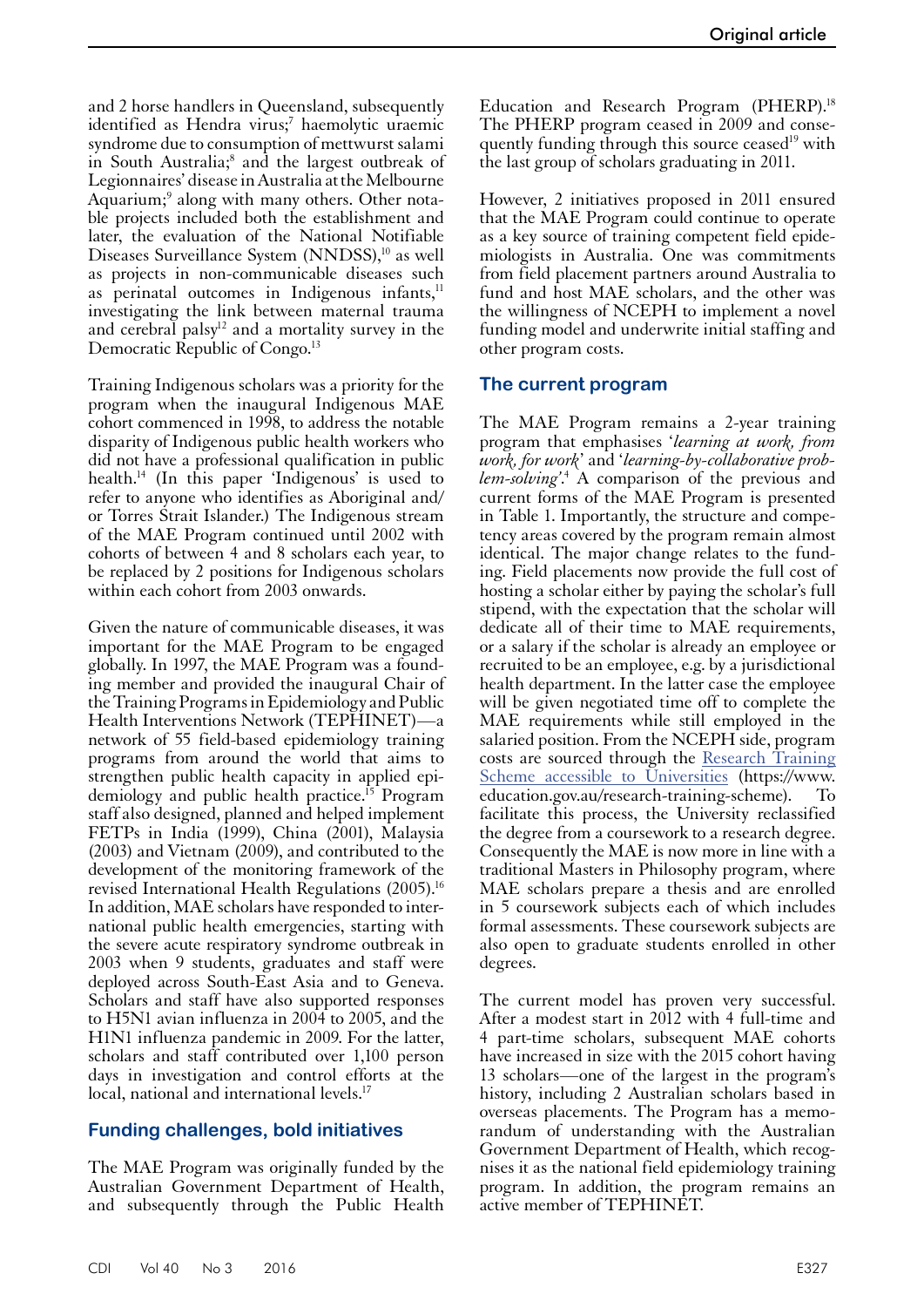| <b>Element</b>      | <b>Master of Applied Epidemiology</b>                                                                                                                                                 | <b>Master of Philosophy in Applied</b><br>Epidemiology                                                                                                                                                                                                                                                    |
|---------------------|---------------------------------------------------------------------------------------------------------------------------------------------------------------------------------------|-----------------------------------------------------------------------------------------------------------------------------------------------------------------------------------------------------------------------------------------------------------------------------------------------------------|
| Years of operation  | 1991-2011                                                                                                                                                                             | 2012-onward                                                                                                                                                                                                                                                                                               |
| Funding source      | Majority of program costs funded by the<br>Australian Government Department of Health,<br>some staff costs funded by NCEPH and partial<br>scholarship cost covered by field placement | Program costs covered by the Research Training<br>Scheme, scholarship (or salary) cost covered by<br>field placement, travel to course block covered<br>by field placement                                                                                                                                |
| A scholar's stipend | \$32,000-36,000 tax-free annually                                                                                                                                                     | \$50,000 tax-free annually                                                                                                                                                                                                                                                                                |
| Course work         | Three months of course work in 4 intensive<br>course blocks over the 2 years. Initial course<br>block of 4 weeks duration covered introductory<br>epidemiology concepts.              | Five course work modules taught in 3 two-week<br>intensive course blocks and via online teaching<br>sessions: (1) outbreak investigation, (2) public<br>health surveillance, (3) analysis of public<br>health data, (4) applied epidemiology research<br>methods, and (5) issues in applied epidemiology. |
| Duration            | Program was initially for 24 months, but was<br>reduced to 21 months in 2007, consistent with<br>the timing of university semesters                                                   | 22 months                                                                                                                                                                                                                                                                                                 |
| Assessment          | Bound volume with at least 4 field projects,<br>followed by an oral exam.                                                                                                             | Assessment for all 5 course work subjects, as<br>well a thesis comprising at least 4 field projects<br>followed by an oral viva.                                                                                                                                                                          |
| Additional          |                                                                                                                                                                                       | Program allows for new arrangements, including<br>part-time scholars, and scholars already<br>employed by the field placement.                                                                                                                                                                            |

#### **Table 1. Comparison of the original Master of Applied Epidemiology degree and the re-invigorated Master of Philosophy in Applied Epidemiology degree at Australian National University before and after 2011**

There are some advantages of the current model. Delivery of the MAE curriculum via courses open to other graduate students means that MAE scholars are more integrated into NCEPH, and more students are able to acquire the skills of applied epidemiology. Some of these non-MAE students have subsequently enrolled in the MAE Program. The greater investment by field place- ments in MAE scholars has allowed them to have a greater input into the selection of candidates and to strengthen organisational capacity by enrolling their own employees into the program.

All MAE scholars are required to publish at least one of their projects and to present their work at a national or international conference. The Box provides examples of papers published and conference presentations by scholars while Table 2 outlines the variety of placements and the number of scholars in each cohort since 2012. Of note, there continues to be a focus on Indigenous health, with 2 Indigenous scholars enrolled in the program since the new model was implemented. Moreover, several field placements have a dedicated focus on Indigenous health issues including the Indigenous Offender Health Research Capacity Building Group at the Kirby Institute and the Indigenous Health Division of the Australian Government Department of Health.

# **The future of the Master of Applied Epidemiology Program**

The MAE Program is an example of a successful government research institution partnership. It has contributed to the advancement of public health in Australia in 3 main areas: workforce development, applied research informing evidence-based policy, and surge capacity during public health emergen- cies. We briefly discuss the program's track record in each of these areas and outline plans and options for the future.

Since its inception, the program has graduated 187 individuals of whom more than 15% are Indigenous. MAE graduates have made significant contributions to public health, both in Australia and internationally, including holding senior roles in state and territory health departments, national and international organisations such as the World Health Organization (in Headquarters and at various regional and country offices), as well as in uni- versity schools of public health and non-government organisations. To support workforce needs, we aim to train and graduate a minimum of 10 scholars annually for at least the next 5 years. In the context of contemporary national and global public health threats, communicable disease surveillance and control will remain the core business of the MAE Program in the short-term, with the majority of placements in this area. However, the principles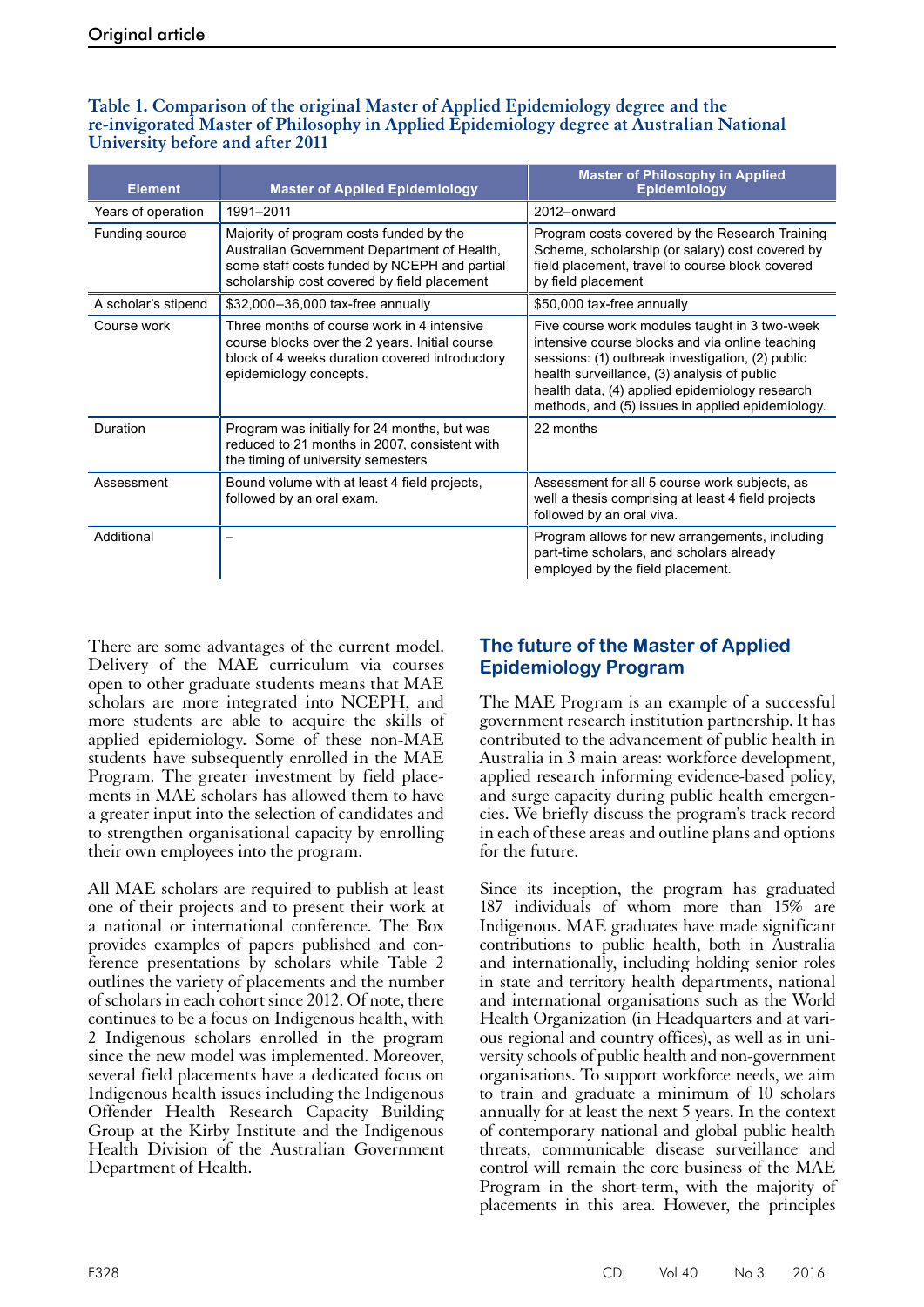#### **Box: List of selected Master of Philosophy in Applied Epidemiology projects completed by scholars since 2012 and published in peer review journals or presented at national or international conferences**

- Human rabies immunoglobulin usage in Aus- tralia, 2010 to 201320
- Associations between antimicrobial susceptibility patterns of *Shigella* isolates and suspected country of acquisition – Victoria, Australia, 2008–2012<sup>21</sup>
- Very high incidence of invasive group A streptococcal disease across Northern Territory populations $^{22}$
- High levels of lead solder in drinking water tanks, Tasmania, 201323
- An outbreak of norovirus genotype II associated with New South Wales oysters<sup>24</sup>
- Outbreak of influenza A(H1N1) virus in a remote Aboriginal community post-pandemic: implications for pandemic planning and health service policy<sup>25</sup>
- Exploring a proposed World Health Organization method to determine thresholds for seasonal influenza surveillance<sup>26</sup>
- Estimating the measles effective reproduction number in Australia from routine notification data27
- Re-thinking traditional adverse event following immunisation surveillance: lessons from Australia's successful experience with intussusception surveillance following the 2007 introduction of rotavirus vaccines<sup>28</sup>
- Evaluating the effectiveness of the human pap- illomavirus vaccine among Indigenous women in Australia<sup>29</sup>
- Are we ready for rubella elimination? A review of rubella and congenital rubella syndrome (CRS) notification and hospitalisation data – Australia, 2008–201230
- Trends in testing for chlamydial infection in the ACT, 2003 to 201231
- *Salmonella* Typhimurium phage type 44: A Victorian outbreak and review of MLVA patterns<sup>32</sup>
- Is the National Notifiable Surveillance System an effective surveillance system for flu?33

## **Table 2: A summary of field placements for the Master of Epidemiology Program, Australian National University, 2012 to 2016**

| <b>Field placement</b><br>type                                                  | <b>Placement name</b><br>(number of scholars completed and in progress 2012 to 2016)                                                                                                                                                                                                                                                    |  |
|---------------------------------------------------------------------------------|-----------------------------------------------------------------------------------------------------------------------------------------------------------------------------------------------------------------------------------------------------------------------------------------------------------------------------------------|--|
| Commonwealth<br>Government<br>departments                                       | Office of Health Protection, Department of Health<br>(3 completed, 2 in progress)                                                                                                                                                                                                                                                       |  |
|                                                                                 | Indigenous Health Division, Department of Health<br>(1 completed, 3 in progress)                                                                                                                                                                                                                                                        |  |
|                                                                                 | Therapeutic Goods Administration, Department of Health<br>(1 in progress)                                                                                                                                                                                                                                                               |  |
| State or territory<br>health departments<br>and regional public<br>health units | Victorian Department of Health and Human Services (DHHS)<br>(1 completed, 1 in progress, plus 2 completed and 1 in progress in shared placement with the<br>Victorian Infectious Diseases Reference Laboratory, 1 in progress with Murdoch Children's<br>Research Institute and 1 in progress with the Microbiological Diagnostic Unit) |  |
|                                                                                 | Centre for Disease Control, Department of Health Northern Territory<br>(1 completed, 2 in progress)                                                                                                                                                                                                                                     |  |
|                                                                                 | Western Australian Communicable Disease Control Directorate. Government of Western Australia<br>Department of Health<br>(1 completed and 1 in progress, shared with PathWest Laboratory; 1 in progress shared with<br>Telethon Kids Institute)                                                                                          |  |
|                                                                                 | Communicable Disease Control Branch, SA Health<br>(1 completed)                                                                                                                                                                                                                                                                         |  |
|                                                                                 | Department of Health and Human Services, Tasmanian Government<br>(1 completed, 1 in progress)                                                                                                                                                                                                                                           |  |
|                                                                                 | Health Protection Branch, New South Wales Ministry of Health<br>(1 completed, 1 in progress)                                                                                                                                                                                                                                            |  |
|                                                                                 | Health Improvement Branch, ACT Health<br>(1 in progress)                                                                                                                                                                                                                                                                                |  |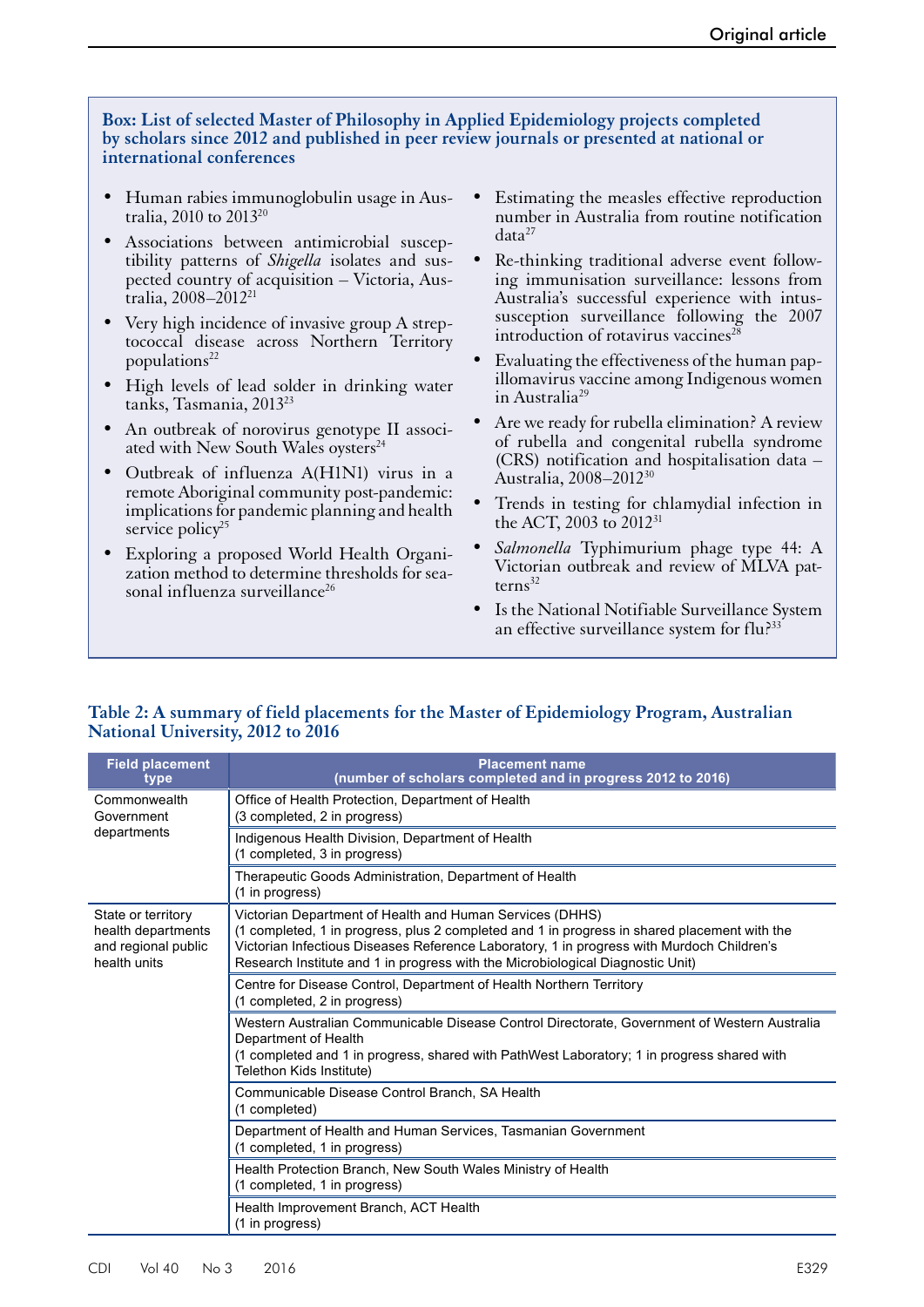| Table 2 cont'd: A summary of field placements for the Master of Epidemiology Program, |  |
|---------------------------------------------------------------------------------------|--|
| <b>Australian National University, 2012 to 2016</b>                                   |  |

| <b>Field placement</b><br>type                                                                    | <b>Placement name</b><br>(number of scholars completed and in progress 2012 to 2016)                                                                         |  |
|---------------------------------------------------------------------------------------------------|--------------------------------------------------------------------------------------------------------------------------------------------------------------|--|
| State or territory<br>health departments<br>and regional public<br>health units, cont'd           | <b>Health Protection Service, ACT Health</b><br>(1 completed, 1 in progress)                                                                                 |  |
|                                                                                                   | Hunter New England Population Health, New South Wales Ministry of Health<br>(1 completed, 1 in progress)                                                     |  |
|                                                                                                   | Kimberly Population Health Unit, Western Australian Country Health Service<br>(1 completed)                                                                  |  |
|                                                                                                   | Queensland Health<br>(1 completed in shared placement with Queensland Children's Medical Research Institute, 1 in<br>progress)                               |  |
| Public health<br>laboratories                                                                     | Victorian Infectious Diseases Reference Laboratory<br>(2 completed and 1 in progress, in shared placement Victorian DHHS)                                    |  |
|                                                                                                   | Microbiological Diagnostic Unit<br>(1 in progress in shared placement with Victorian DHHS)                                                                   |  |
|                                                                                                   | PathWest Laboratory<br>(1 completed and 1 in progress, both in shared placements with Western Australian Communicable<br>Disease Control Directorate)        |  |
| National surveillance<br>centres/research<br>institutes/non-<br>government<br>organisations/other | Médécins Sans Frontières<br>(1 in progress, based in India)                                                                                                  |  |
|                                                                                                   | National Centre for Immunisation Research and Surveillance<br>(3 completed and 2 in progress)                                                                |  |
|                                                                                                   | The Kirby Institute<br>(1 completed, partially funded by Leonard Broome Scholarship)                                                                         |  |
|                                                                                                   | Australian Institute of Aboriginal and Torres Strait Islander Studies<br>(1 in progress)                                                                     |  |
|                                                                                                   | Murdoch Children's Research Institute<br>(1 in progress based in Lao People's Democratic Republic, 1 in progress in shared placement with<br>Victorian DHHS) |  |
|                                                                                                   | Queensland Children's Medical Research Institute<br>(1 completed in shared placement with Queensland Health)                                                 |  |
|                                                                                                   | <b>Telethon Kids Institute</b><br>(1 in progress, in shared placement with Western Australian Communicable Disease Control<br>Directorate)                   |  |
|                                                                                                   | National Aboriginal Controlled Community Health Organisation<br>(1 completed)                                                                                |  |
|                                                                                                   | <b>Healthdirect Australia</b><br>(1 in progress)                                                                                                             |  |
|                                                                                                   | National Critical Care Trauma Response Centre<br>(1 in progress)                                                                                             |  |

and practice of field epidemiology are applicable to other areas of public health and we will continue to expand placements beyond communicable diseases. Indigenous health will remain central to the MAE Program and we aim to have at least 1 Indigenous scholar graduate per year, as well as at least 2 other field placements with a primary focus on Indigenous health. We plan to strengthen links with both gov- ernment and non-government organisations in this area, as well as exploring further options to increase the pool of Indigenous applicants. This may include developing bridging courses and alternative entry pathways for Indigenous candidates from nontraditional academic backgrounds.

During their time on the program, MAE scholars have investigated over 300 outbreaks, established and evaluated national and local surveillance systems and have published more than 200 papers in peer reviewed journals. This body of work has contributed to evidence-based actions, policies, programs and practice in Australia and interna- tionally. As the funding for the MAE Program now comes from a diverse range of field placement organisations it is imperative to determine how the program can continue to effectively meet the needs of field placement partners and the broader public health community to promote, protect and restore health. To this end we are currently evalu-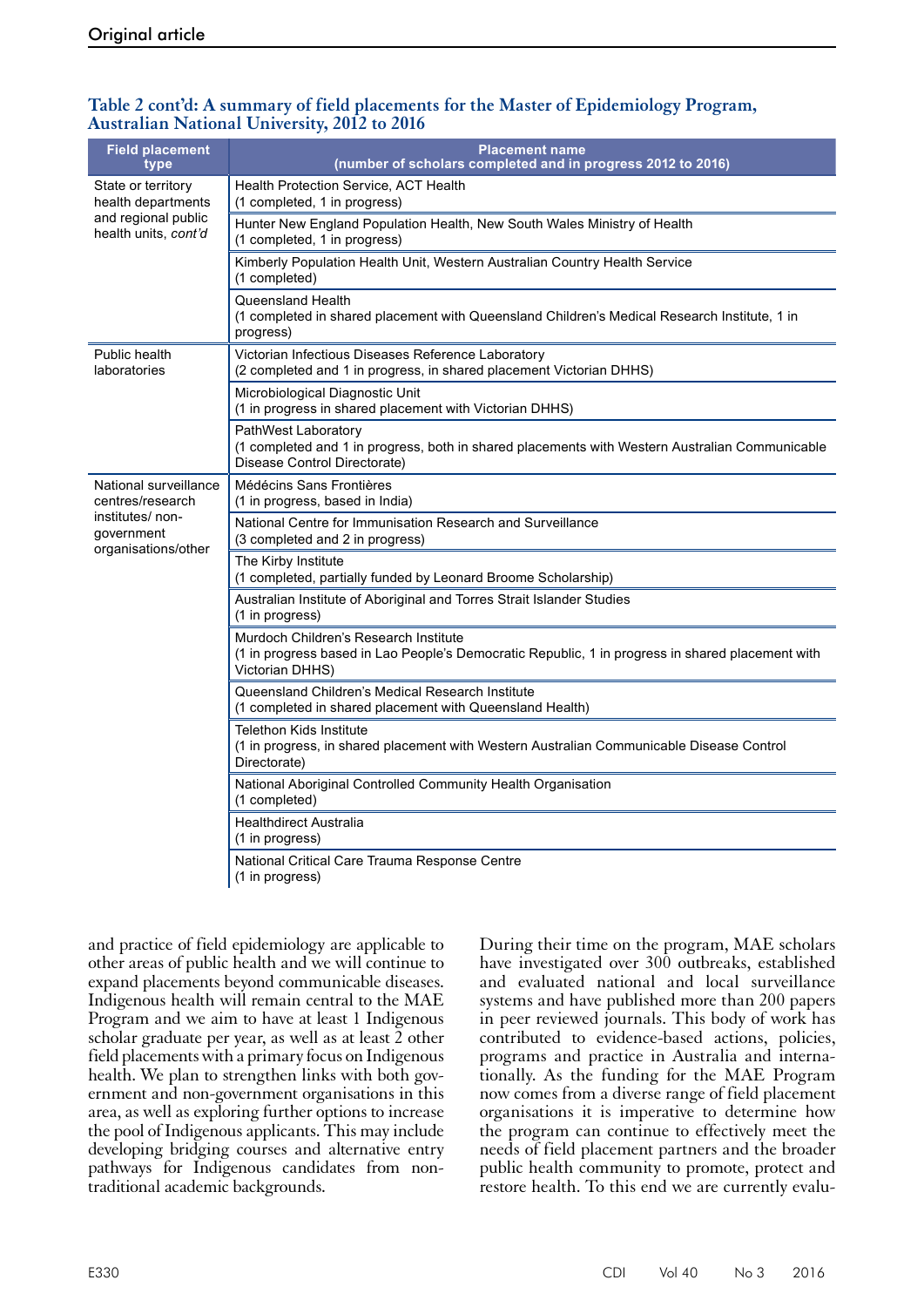ating the MAE Program with an emphasis on the contributions of students and staff to public health in Australia and globally.

This evaluation includes analysing MAE outputs to document systematically how and where MAE projects have contributed to public health, including factors that have facilitated or hampered this process. We are also examining whether the traditional field epidemiology curriculum, originally designed to strengthen the surveillance and control of communicable diseases, best equips scholars to contribute effectively to their field placements. From a technical standpoint, field epidemiology is becoming increasingly challenged by rapid advances in many areas. These include developments in diagnosis, analysis, prevention and management such as whole genome sequencing; increased availability of large administrative data sets; data-linkage and the use of novel sources of data for disease surveillance. For this reason, MAE scholars must now be competent to work in a high-tech environment whilst still acquiring the investigative competencies needed for 'shoe leather' epidemiology. Furthermore, to conduct and transform research into effective public health actions and policies, scholars must also grasp and apply principles of systems-thinking when exploring causality and when seeking to influence policy-makers. Through this evaluation we hope to inform decisions on revising or fine-tuning the curriculum and strengthen learning, teaching and training techniques to ensure that the MAE Program focuses on those areas where our scholars, in collaboration with Program partners, will have the greatest impact within and beyond Australia's borders. We will also review administrative aspects of the current Program, such as how field place- ments and supervisors can be better supported to host MAE scholars, and the relative advantages or disadvantages of the 2 models of funding (employee and scholar).

MAE scholars constitute an important surge workforce during national and international public health emergencies. This was demonstrated most recently during the 2014 to 2015 EVD outbreak, when almost all scholars were involved in surveillance activities for EVD at either the jurisdictional or national levels, and 3 scholars and 1 staff member were deployed to West Africa to assist with the public health response. It is our intention that MAE scholars continue to provide this service at both a national and global level, a resource that now extends beyond scholars currently enrolled in the program via the [Australian Response MAE](http://www.arm.org.au/) (ARM) network (http://www.arm.org.au/). Established by 3 MAE alumni after Typhoon Haiyan in the Philippines in 2013, the ARM network is built on the alumni of the MAE Program<sup>34</sup> and functions

as a focal point for identification, selection and referral of Australian public health practitioners for deployment to public health emergencies through the World Health Organization's Global Outbreak Alert and Response Network (GOARN), RedR, or other agencies.<sup>35</sup> The ARM network is open to all public health epidemiologists and other public health specialists, not solely MAE alumni. Since its establishment, ARM has conducted training workshops on EVD and on measles, and facilitated the deployment of Australian practitioners (including a significant number of MAE alumni) to assist with responses to EVD in West Africa.

No single country in isolation can respond effectively to the escalating public health threats and challenges resulting from globalisation. The work and orientation of the MAE Program must be contextualised within a global health framework. The MAE Program will continue to work with other FETPs in the region and globally, including supporting the development of an adapted model of the MAE in the Pacific. This work aligns with regional health priorities of the Australian government and other national partners. Targeting work towards government priorities as well as forming collaborative research partnerships with international organisations will also help our continuing efforts to identify alternative funding sources that will ensure the ongoing expansion and long-term sustainability of the MAE Program.

## **Conclusions**

In 2016, the MAE Program celebrates 25 years as Australia's FETP. Australia requires compe- tent field epidemiologists to detect and respond effectively to ongoing and emerging threats and challenges to public health in the realms of com- municable, non-communicable and other diseases. Indeed the International Health Regulations (2005) require that member states have the core capacities to detect and respond to public health events of international concern, and an FETP is an essential component of building and maintaining this capacity. With the ongoing support of field placement partners and NCEPH, the MAE Program has emerged from recent funding cuts in a strong position. Indications are that it will adapt continuously to the changing national and global context and provide another 25 years of training and service to Australia and the global community.

#### **Acknowledgements**

We thank field partner placements who advocated for the program and who have hosted scholars both under the current and previous model. We also thank Bridget O'Connor, Michelle McPherson, Kamalini Lokuge, Paul Kelly and Gabriele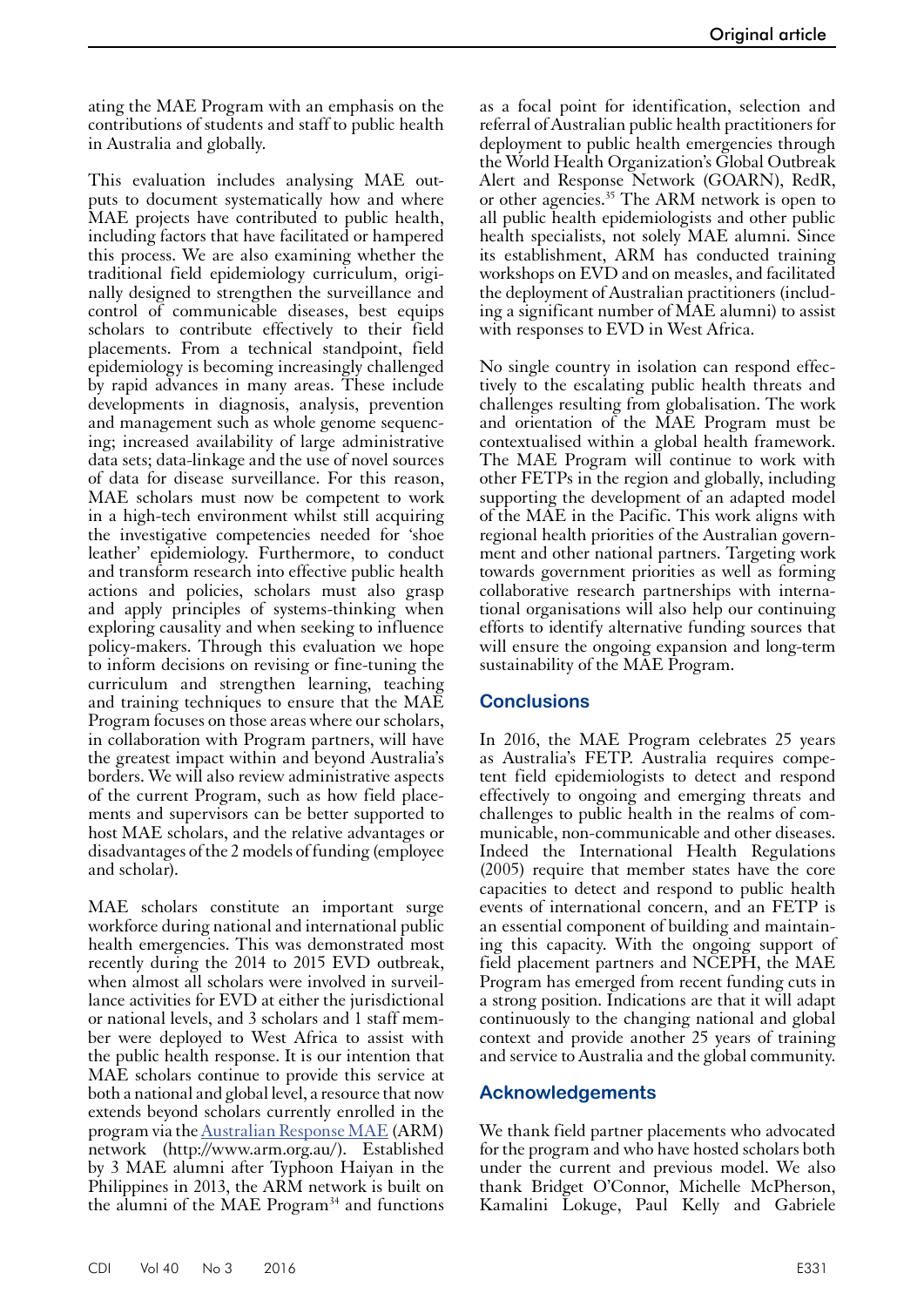Bammer who were instrumental in designing and implementing the current MAE model. Finally Stephanie Williams provided valuable comments on this manuscript.

## **Author details:**

Dr Stephanie Davis, Lecturer Associate Professor Mahomed S Patel, Visiting Fellow, Dr Emily Fearnley, Research Fellow Dr Kerri Viney, Research Fellow Associate Professor Martyn Kirk, Director

Master of Applied Epidemiology Program, National Centre for Epidemiology and Population Health, The Research School of Population Health, The Australian National University, Australian Capital Territory

Corresponding author: Dr Stephanie Davis, National Centre for Epidemiology and Population Health, The Australian National University, ACTON ACT 0200. Telephone: +61 2 6125 8816. Email: [stephanie.davis@anu.edu.au](mailto:stephanie.davis@anu.edu.au)

## **References**

- 1. Goodman RA, Buehler JW, Field Epidemiology Defined, In: Gregg M ed. *Field Epidemiology.* 3rd edn. New York: Oxford University Press Inc; 2008.
- 2. Porta M, ed. Field Epidemiology. In: *A Dictionary of Epidemiology* 5th edn. New York: Oxford University Press; 2008. p.95
- 3. National Centre for Epidemiology and Population Health. Master of Applied Epidemiology Program Report of Activities 1991–1992. Australian National University, National Centre for Epidemiology and Population Health, 1993.
- 4. Patel MS, Phillips CB. Strengthening field-based training in low and middle-income countries to build public health capacity: Lessons from Australia's Master of Applied Epidemiology program. *Aust New Zealand Health Policy* 2009;6:5: doi10.1186/1743-8462-6-5 PMID19358710
- 5. Lester R, Stewart T, Carnie J, Ng S, Taylor R. Air travelassociated gastroenteritis outbreak, August 1991. *Commun Dis Intell* 1991;15(17):292–293.
- 6. Merianos A, Patel M, Lane JM, Noonan CN, Sharrock D, Mock PA, et al. The 1990–1991 outbreak of melioidosis in the Northern Territory of Australia: epidemiology and environmental studies. *Southeast Asian J Trop Med Public Health* 1993;24(3):425–435.
- 7. Selvey LA, Wells RM, McCormack JG, Ansford AJ, Murray K, Rogers RJ, et al. Infection of humans and horses by a newly described morbillivirus. *Med J Aust* 1995;162(12):642–645.
- Community outbreak of hemolytic uremic syndrome attributable to *Escherichia coli* O111:NM—South Australia, 1995. *MMWR Morb Mortal Wkly Rep* 1995;44(29);550–551, 557–558.
- 9. Greig JE, Carnie JA, Tallis GF, Ryan NJ, Tan AG, Gordon IR, et al. An outbreak of Legionnaires' disease at the Melbourne Aquarium, April 2000: investigation and case-control studies. *Med J Aust* 2004;180(11):566– 572.
- 10. Miller M, Roche P, Spencer J, Deeble M. Evaluation of Australia's National Notifiable Diseases Surveillance System. *Commun Dis Intell* 2004;28(3):311–23.
- 11. Graham S, Pulver LR, Wang YA, Kelly PM, Laws PJ, Grayson N, et al. The urban-remote divide for Indigenous perinatal outcomes. *Med J Aust* 2007 186(10):509–512.
- 12. Gilles M, Blair E, Watson L, Badawi N, Alessandri L, Dawes V, et al. Trauma in pregnancy and cerebral palsy: is there a link? *Med J Aust* 1996; 164(8):500–501.
- 13. Coghlan B, Brennan RJ, Ngoy P, Dofara D, Otto B, Clements M, et al. Mortality in the Democratic Republic of Congo: a nationwide survey. *Lancet* 2006;367(9504):44–51.
- 14. Guthrie J, Dance PR, Kelly PM, Lokuge K, McPherson M, Faulkner S. Public health capacity development through Indigenous involvement in the Master of Applied Epidemiology Program — celebrations and commiserations. *Australian Aboriginal Studies* 2011;2:102–108.
- 15. TEPHINET Training Programs in Epidemiology and Public Health Interventions Network [Online] Accessed on 30 July 2015. Available from: [http://www.tephinet.](http://www.tephinet.org/) [org/](http://www.tephinet.org/)
- 16. World Health Organization. IHR Core Capacity Monitoring Framework: Checklist and indicators for monitoring progress in the development of IHR core capacities in States Parties. Geneva, World Health Organization, 2011.
- 17. Hall R, Bremer V, Cadet-James Y, Selvey C. Review of the Master of Applied Epidemiology programme at the Australian National University. Canberra: Australian National University: 2010.
- 18. Australian Government Department of Health. Commonwealth of Australia Health Education and Research Program. [Online] Accessed on 14 August 2015. Available from: [http://www.health.gov.](http://www.health.gov.au/internet/main/publishing.nsf/Content/pherp-review-papers.htm) [au/internet/main/publishing.nsf/Content/pherp-review](http://www.health.gov.au/internet/main/publishing.nsf/Content/pherp-review-papers.htm)[papers.htm](http://www.health.gov.au/internet/main/publishing.nsf/Content/pherp-review-papers.htm)
- 19. Douglas RM, Stanley FJ, Moodie AR, Adams AI, Kaldor JM. Lowering Australia's defence against infectious diseases. *Med J Aust* 2010;193(10):567–568.
- 20. Sloan-Gardner TS, Knope K, Fearnley E. Human rabies immunoglobulin usage in Australia 2010–2013. Public Health Association Australia. *14th National Immunisation Conference;* 2014, 17–19 June. Melbourne, Australia.
- 21. Lane CR, Stephens N, Walker C, Sutton B, Powling J, Valcanis M, et al. Associations between antimicrobial susceptibility patterns of Shigella isolates and suspected country of acquisition – Victoria, Australia, 2008–2012. *7th TEPHINET Bi-regional Scientific Conference;* 2013, 12–14 November. Da Nang, Vietnam.
- 22. Boyd R, Patel M, Currie BJ, Holt DC, Harris T, Krause V. High burden of invasive group A streptococcal disease in the Northern Territory of Australia. *Epidemiol Infect* 2016;144(5):1018–1027.
- 23. Lodo K. High levels of lead solder in drinking water tanks, Tasmania. *39th National Conference Environmental Health Australia;* 2014, 15–17 October. Adelaide, Australia.
- 24. Fitzgerald TL, Merritt TD, Zammit A, McLeod C, Landinez LM, White PA, et al. An outbreak of norovirus genogroup II associated with New South Wales oysters. *Commun Dis Intel*l 2014;38(1):E9–E15.
- 25. Chidgzey PJ, Davis S, Williams P, Reeve C. An outbreak of influenza A (H1N1) virus in a remote Aboriginal community post-pandemic: implications for pandemic planning and health service policy. *Aust N Z J Public Health* 2015;39(1):15–20.